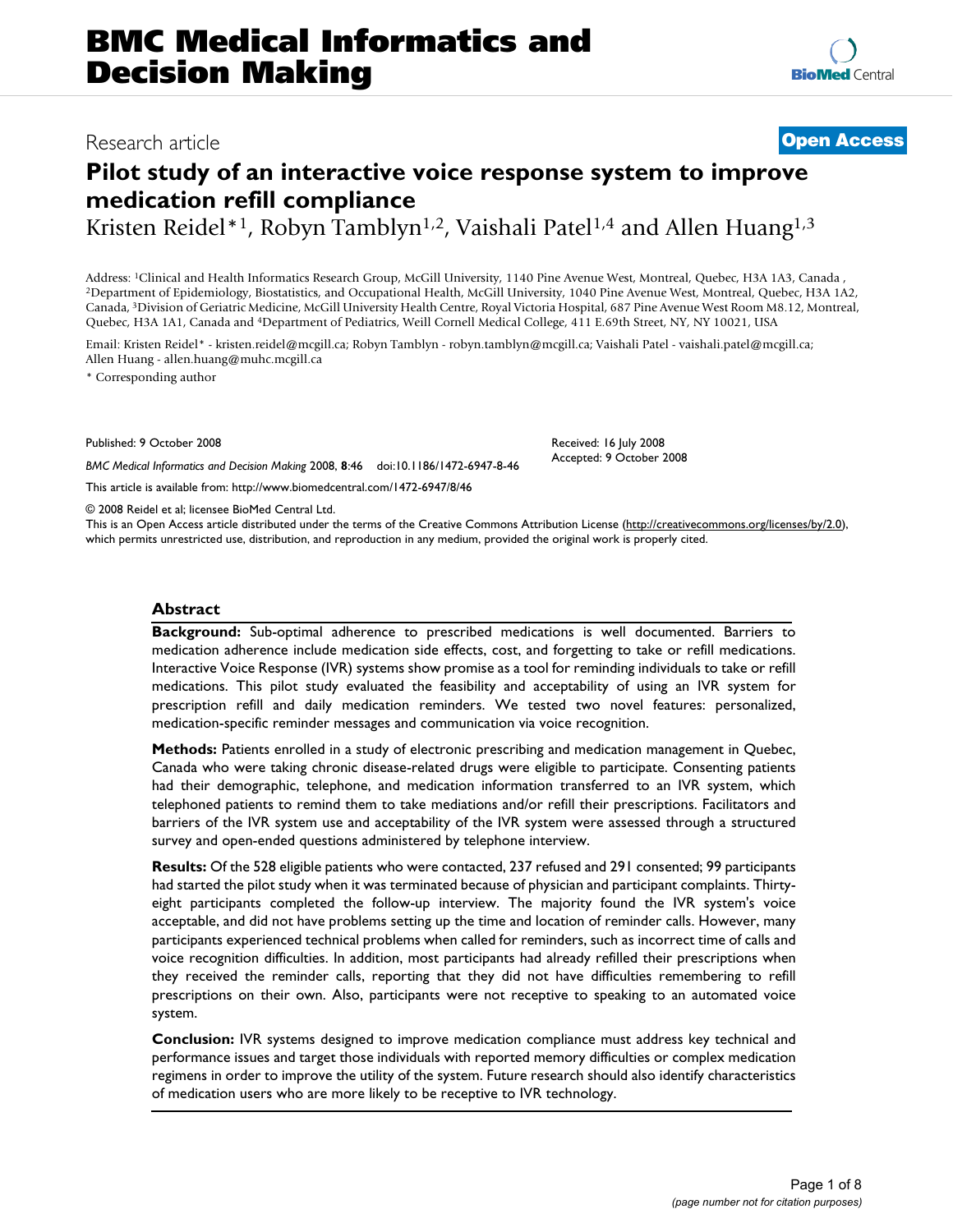# **Background**

Sub-optimal adherence to prescribed medications is well documented and has significant consequences for patient health and care delivery [1-4]. On average, only half of all prescribed medications are consumed by the patient [1]. In particular, poor medication adherence results in increased utilization of health care resources and costs [5]. Barriers to medication adherence include medication side effects [5], cost [5,6], and forgetting to take or refill medications [7]. Many interventions to improve medication adherence have been targeted at reminding patients to take their pills or refill prescriptions on time. However, a review of interventions to improve medication adherence in the elderly found that the use of reminders on medication packaging [8], reminder calendars[8], and mailed reminders [9], did not did not improve medication adherence over control groups. This review concluded that telephone-based interventions showed the most promise in improving medication adherence [8].

Interactive Voice Response (IVR) systems are a type of computer-linked telephone intervention system that could be used to provide efficient reminders to refill medication. IVR can provide individualized messages to participants and obtain feedback from participants' responses through voice recognition or touchtone keypad. IVR systems have shown potential for use as a tool in health care. For example, IVR has been studied for use as a reminder system to increase preventive screening and vaccinations [10], as a means for screening adults, adolescents, and high-risk pregnant women for depression [11- 13], for screening older adults for early signs of dementia [14,15], for measuring drinking levels as part of an alcohol treatment program [16], and for preventing drinking relapse in substance-abuse patients [17]. Generally these studies have shown that patients can and will use IVR systems [12,16], that the information collected using IVR systems is reliable and valid when compared to paper-based collection of information [11,13,15], and, in some studies, that the use of IVR has had a desired, positive effect on participants' behaviour [10,18].

Despite these potential benefits, there have been few attempts to use IVR to improve medication adherence [19]. One promising study used a dial-in service to support self-management of hypertension [20]. Participants phoned the service weekly to report medication adherence, side effects, and blood pressure, and they received educational messages regarding the benefits of medication adherence. The results showed increased adherence and decreased blood pressure amongst those who received the intervention and were not considered adherent to medications at baseline [20]. However, because it was up to the patients to call in to the system, the patients who were most likely to call were probably the most likely to benefit from the intervention. In addition, this type of single-disease intervention is not well suited to individuals with multiple chronic conditions taking many medications.

One pilot study of 16 older adults tested the feasibility of using IVR to improve medication adherence by asking subjects to follow a complex, but hypothetical, medication regime [7]. Subjects were required to scan barcodes of the pills they were scheduled to take at the times indicated by the medication schedule. Those subjects who received telephone reminders to scan their bar-coded medications showed a significant improvement in their ability to follow the simulated pill-taking instructions [7]. These results from an IVR intervention tested in simulated medication regimens are promising, but the IVR medication reminders have not yet been validated in actual practice. Additionally, more advanced methods such as voice recognition, which may increase accessibility for those with limited manual dexterity or visual impairment, have not been studied.

The purpose of this pilot study was to evaluate the feasibility and acceptability of an IVR system for prescription refill and daily medication reminders. This IVR system provided two features not previously tested: personalized, medication-specific reminder messages communicated to participants currently on medications, and communication via voice recognition.

# **Methods**

# *Context*

The source population for this study was 13,278 patients enrolled in the Medical Office of the 21st century program (MOXXI) as of April 1st 2004. This ongoing research program is evaluating the implementation and persistent use of an electronic prescribing and medication management application in a group of physicians based in a large urban setting in Quebec, Canada. Participating physicians obtain consent from their patients to access their personal health information through the MOXXI system, including their participation in various research projects aimed at improving the safety and effectiveness of drug management.

Unique to the MOXXI system is its real-time link with the provincial health services insurance databases at la Régie de l'assurance Maladie du Québec (RAMQ) which includes the complete record of dispensed prescriptions for all those registered with the public drug insurance plan in Quebec, approximately 50% of the Quebec population [21]. This feature enabled the implementation of an IVR system for medication refill reminders since all patients participating in the MOXXI program who were covered by the public drug insurance plan had their complete medi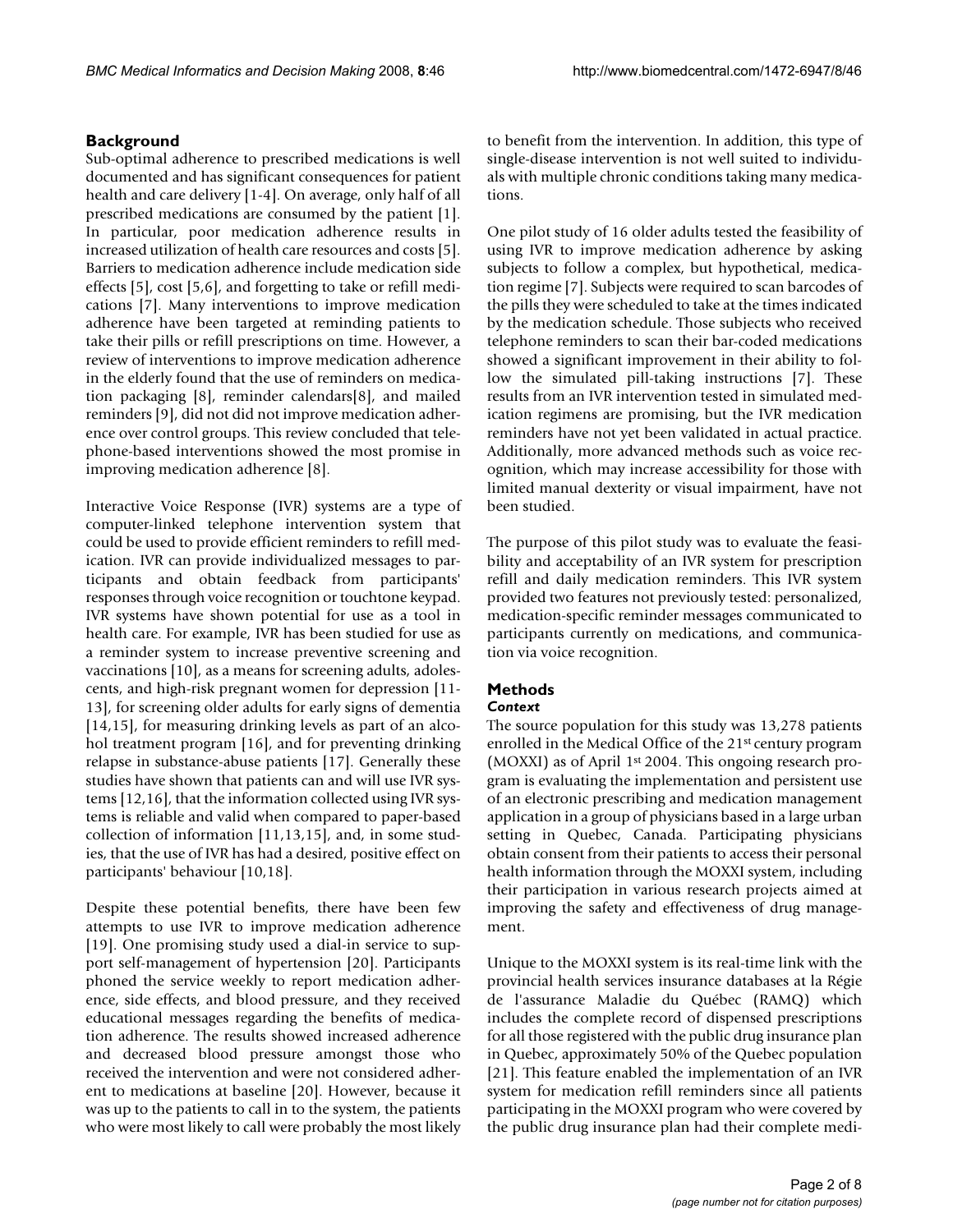cation profile readily available via the MOXXI system, including the dispensing dates of prescriptions written by all physicians for a particular patient.

### *Sample Selection*

The current medications for all patients enrolled in the MOXXI program were examined for the presence of drugs used to treat cardiovascular, diabetes, thyroid and respiratory diseases. These drugs were targeted as patients generally take these medications for extended periods of time, presenting opportunity for improving medication adherence. Patients were deemed eligible to participate in the pilot if they were dispensed at least one of these medications in the three months prior to the start of the pilot study (April 2004). To be included patients were also required to be publicly insured by the RAMQ in order to ensure their prescription drug information was complete. No other inclusion/exclusion criteria were used. Prior to initializing the intervention, eligible MOXXI patients were called to verify their interest in participating and to advise them about the start of the intervention. All patients who confirmed their consent then had their demographic, telephone, and medication information transferred to the IVR system to conduct the initial registration process.

#### *Intervention*

An initial call was made by the IVR system to participants to set up their individual preferences and to record their voiceprint for identification purposes. Patients had the option to choose the time of day when the IVR calls would be made, what phone number should be called, and whether they wanted daily medication reminders and prescription refill reminders, or just prescription refill reminders. The IVR system would then ask them to say their name in order to record it for identification purposes in subsequent calls. After initial set-up, daily updates were provided to the IVR system on current medications for each patient, including drug identification number and name, and start and expected end-dates of current prescriptions. The IVR system made calls to remind patients to take mediations and/or refill their prescriptions according to the preferences chosen by the participant and their dispensed medication refill due dates. Reminder calls for refilling prescriptions were made three days before the end of participants' current prescription in order to give participants enough time to get to the pharmacy for their refill. Participants also had the option to have their prescription refill request sent directly to the pharmacy, and could also have the prescription delivered to their home. Participants were free to call in to the system at any time to change their preferences, temporarily stop the calls, or withdraw from the program.

The IVR system used VoiceXML a special markup language designed to facilitate the creation of interactive voice response (IVR) services. It enabled the playing of speech prompts using pre-recorded and text-to-speech information, accepting spoken commands (via speech recognition) and the recording of caller audio information. Following informed consent, the web server of the IVR supplier (Tagge Medical Systems) was sent the patient name, and their preferred telephone number. Once a patient was registered in the IVR system, daily updates of the medication(s) were sent to the IVR webserver. IVR calls, interaction, and data collection were automated by VoiceXML and pre-recorded scripts. The IVR system was tested multiple times in-house by research staff prior to pilot testing. Data obtained from the IVR system was extracted and analysed by the research team.

## *Participant Feedback*

Acceptability of the IVR system among participants was assessed through a structured survey and open-ended questions administered by telephone interview to identify facilitators and barriers of the IVR system use. Participants were asked about technical aspects of the system, such as clarity and volume of the IVR voice, whether the calls were made at the times requested, and whether the system identified the correct medications to be reminded of or to be refilled. Participants were also asked for feedback regarding their understanding of the purpose of the calls and the perceived usefulness of the IVR system for helping them to remember to take/refill their medications.

#### *Analysis*

Descriptive statistics were used to summarize and compare demographic and medication characteristics of participants who completed the follow-up interview to those who did not complete the follow-up interview, and also to compare those who reported they found the intervention helpful to those who did not. The open-ended interview questions provided opportunities for participants to elaborate on issues raised in the structured survey and voice their thoughts about the acceptability of the IVR system. Participants' comments were analyzed using qualitative data analysis techniques. This analysis involved categorizing responses to identify key aspects of the intervention's design and implementation that affected participants' perceptions of the overall utility of the system. Key facilitators and barriers were identified by linking participants' comments to their survey responses using a mixed method approach to integrate the qualitative and quantitative data [22].

# **Results**

At the start of the study, 756 patients were eligible to participate, of which 228 (30.2%) could not be reached due to wrong numbers or no response upon repeated calls. Of the 528 successfully contacted, 291 (55.1%) agreed to participate in the pilot study and 237 (44.9%) refused. Of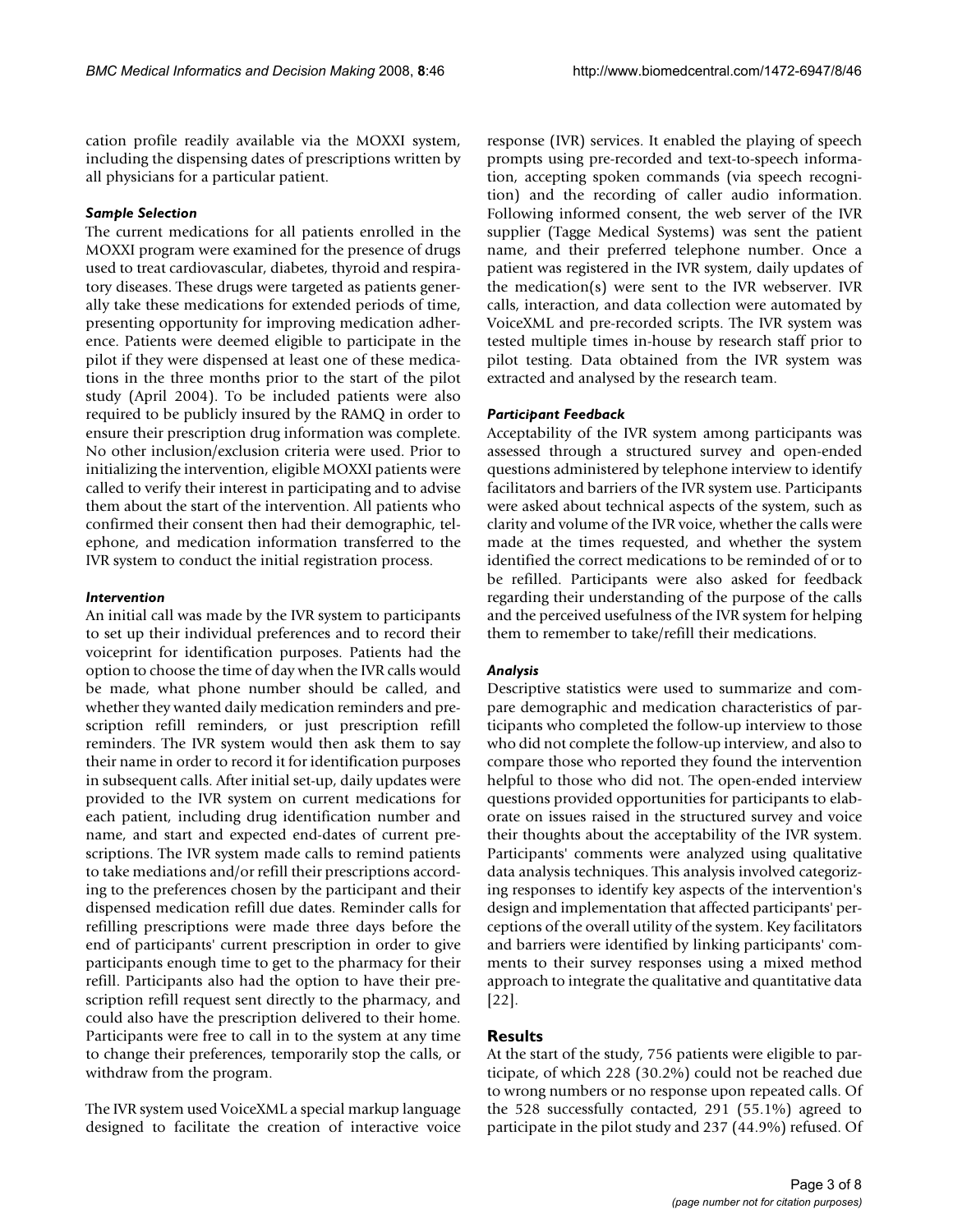those who agreed to participate, the first 99 (34.0%) enrolled had their information sent to the IVR system (Figure 1), and the first IVR call was made on April 17th, 2004. However, the pilot study terminated prematurely after two months because of physician and participant complaints. The follow-up interviews were conducted with the first patients enrolled to evaluate the system.

Of the 99 participants in the pilot study, approximately half were female (Table 1). Participants tended to be older, with over 70% of participants being 70 years of age or greater. The majority of participants (72.7%) spoke French as their first language. On average, each participant had 16 medications dispensed in the first month of the study (April 2004), approximately 6 of which were for the target chronic disease medications. A follow-up interview was successfully completed with 38 of the initial 99 participants (38.4%). Participants of the follow-up interview were more likely to be female, age 80 years or older, and to speak English as their first language, however the differences in age, gender, and language distributions were not great (Table 1). Follow-up interview participants also had a greater number of active prescriptions than non-participants, both when considering all types of drugs and when considering targeted drugs for chronic diseases.

## *Participant understanding of the purpose of the IVR system*

The majority of survey participants experienced some confusion regarding the purpose of the initial IVR system call. Twenty-one (57.6%) participants responded that they did not understand what the call was about the first time the IVR system contacted them (Table 2). Participants made comments such as, "I did not understand anything; it was confusing", "I didn't know what this was about at first" and "I did not really understand what it was about because I was not expecting this. It had been a long time since I had signed up for the program." In contrast to these individuals, those who reported understanding the purpose of the IVR system phone calls said that either their physician had explained the pilot study to them or pro-



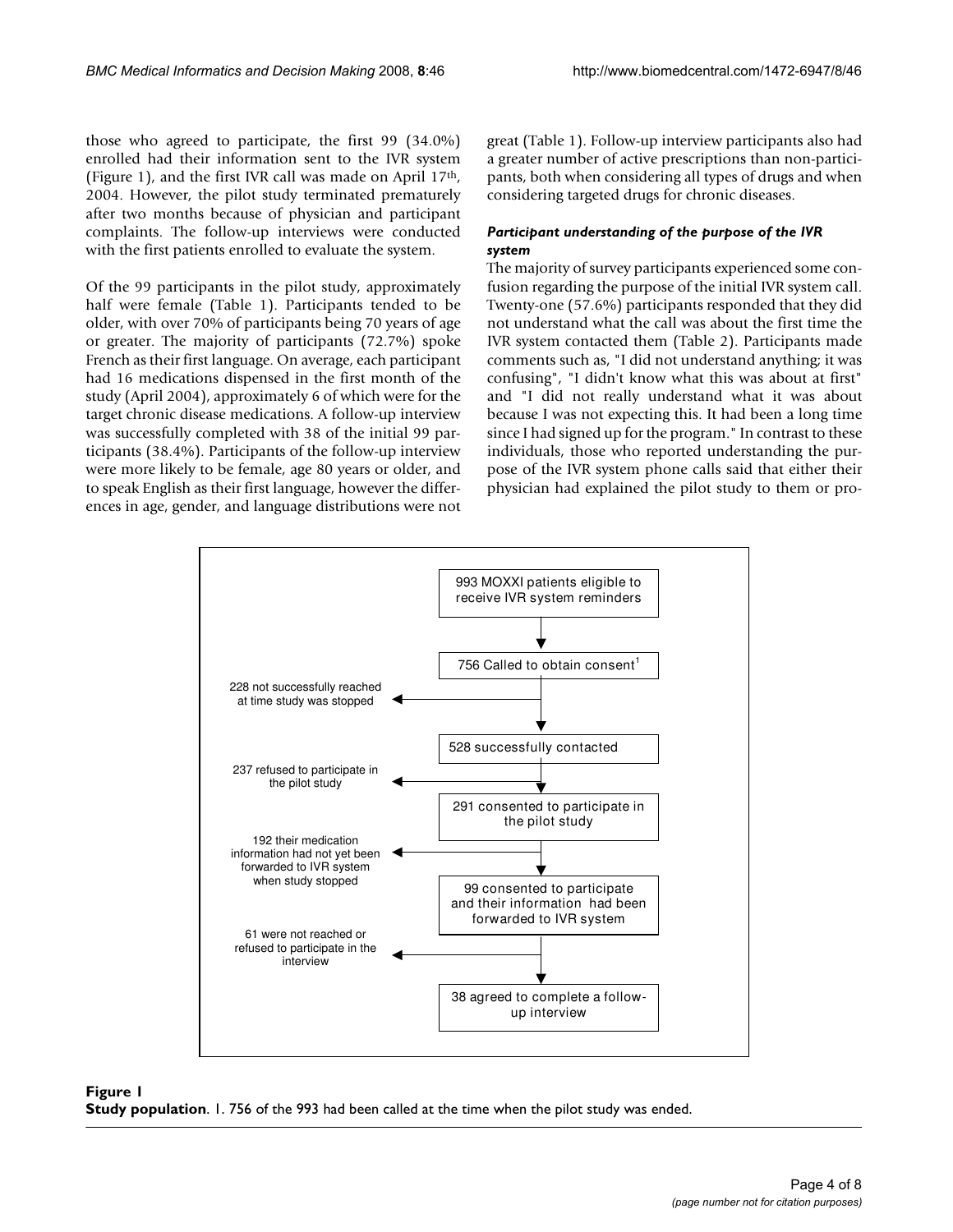**Table 1: Characteristics of the 99 patients who participated in the IVR pilot study**

|                                                            | Participated in follow-up survey: |           |                 |      |                |           |
|------------------------------------------------------------|-----------------------------------|-----------|-----------------|------|----------------|-----------|
|                                                            | Yes ( $N = 38$ )                  |           | $No (N = 61)$   |      | All $(N = 99)$ |           |
|                                                            | N                                 | %         | N               | %    | N              | %         |
| Female                                                     | 20                                | 52.6      | 27              | 44.3 | 47             | 47.5      |
| Male                                                       | 18                                | 47.4      | 34              | 55.7 | 52             | 52.5      |
| $< 60$ yrs                                                 | $\overline{2}$                    | 5.3       | 5               | 8.2  | 7              | 7.1       |
| 60-69 yrs                                                  | 7                                 | 18.4      | $\overline{14}$ | 23.0 | 21             | 21.2      |
| 70-79 yrs                                                  | 17                                | 44.7      | 28              | 45.9 | 45             | 45.5      |
| $> 80$ yrs                                                 | 12                                | 31.6      | 14              | 23.0 | 26             | 26.3      |
| Primary language:                                          |                                   |           |                 |      |                |           |
| French                                                     | 24                                | 63.2      | 48              | 78.7 | 72             | 72.7      |
| <b>English</b>                                             | 4                                 | 36.8      | 13              | 21.3 | 27             | 27.3      |
|                                                            | Mean                              | <b>SD</b> | Mean            | SD   | Mean           | <b>SD</b> |
| <b>Active prescriptions</b>                                | 16.4                              | 14. I     | 15.9            | 13.0 | 16.1           | 13.3      |
| Active prescriptions for chronic disease targeted by study | 5.2                               | 3.8       | 5.9             | 4.8  | 5.6            | 4.4       |

vided them with adequate information about the pilot study.

#### *IVR system technical performance and design*

The majority of survey participants (89.5%) found the clarity of the IVR system's voice to be good or fair, and 34 (87.9%) found the volume of the IVR voice to be acceptable. In the open-ended interview, only a few participants made comments that "the words were not very clear or distinct".

The system ran relatively smoothly with regards to setting up the time and location of reminder calls. Among the 28 (73.7%) who had received a call from the IVR system at the time of the interview, 24 (85.7%) reported that they did not have trouble setting up the time and location of their reminder calls.

However, there were many major technical and performance issues reported by participants. Only 6 (21.0%) participants responded that the calls came at the time of day they had requested. Many patients interviewed mentioned they received calls too late in the evening; participants commented "I got a call at 12:00 a.m!", "I received two reminder calls at 1:30 a.m. and did not appreciate that", and "one time, I received a call at 11:00 p.m. and that made me think about dropping the program. That was not considerate." In addition, there were problems with system design: some participants were not happy with the frequency of calls received. In the open-ended interviews, participants reported that the system called to remind them regarding every pill, which for some was "too much" because they were on many medications.

Another major performance issue was that the voice recognition feature of IVR system had difficulty recognizing

| Table 2: Participants' opinion regarding the set-up, timing, and accuracy of reminder calls |  |  |  |  |
|---------------------------------------------------------------------------------------------|--|--|--|--|
|                                                                                             |  |  |  |  |

|                                                                                                                 | <b>Survey Responses:</b> |              |          |         |                 |      |  |
|-----------------------------------------------------------------------------------------------------------------|--------------------------|--------------|----------|---------|-----------------|------|--|
|                                                                                                                 |                          | Yes.         |          | No.     | Don't Remember  |      |  |
| Interview questions:                                                                                            | N                        | ℅            | N        | %       | N               | %    |  |
| A. Did you understand what the automated telephone call was about?                                              |                          | 44.7 21 55.3 |          |         |                 |      |  |
| B. Did you receive a reminder call from the IVR system?                                                         | 28.                      | 73.7         | 10       | - 26.3  |                 |      |  |
| The following questions pertain only to those who answered yes to having received a reminder call ( $n = 28$ ): |                          |              |          |         |                 |      |  |
| C. Did you have any difficulty setting up the time and location of the reminder call?                           |                          | 14.3         |          | 24 85.7 |                 |      |  |
| D. Did the reminder call come in at the time you requested?                                                     | 8                        | 29.0         | 6        | 21.0    | $\overline{14}$ | 50.0 |  |
| E. Was the name of the medication(s) to be refilled correct? <sup>1</sup>                                       | 18                       | 78.3         | $\Omega$ | 0.0     | 5               | 21.7 |  |
| F. When the reminder call came, had you already refilled your prescription?                                     | 20.                      | 71.4         |          | 8 28.6  |                 |      |  |
| G. Did you find the call system helpful for remembering to refill your prescription?                            | 4                        | 14.3         |          | 24 85.7 |                 |      |  |

<sup>1</sup>5 participants did not answer this question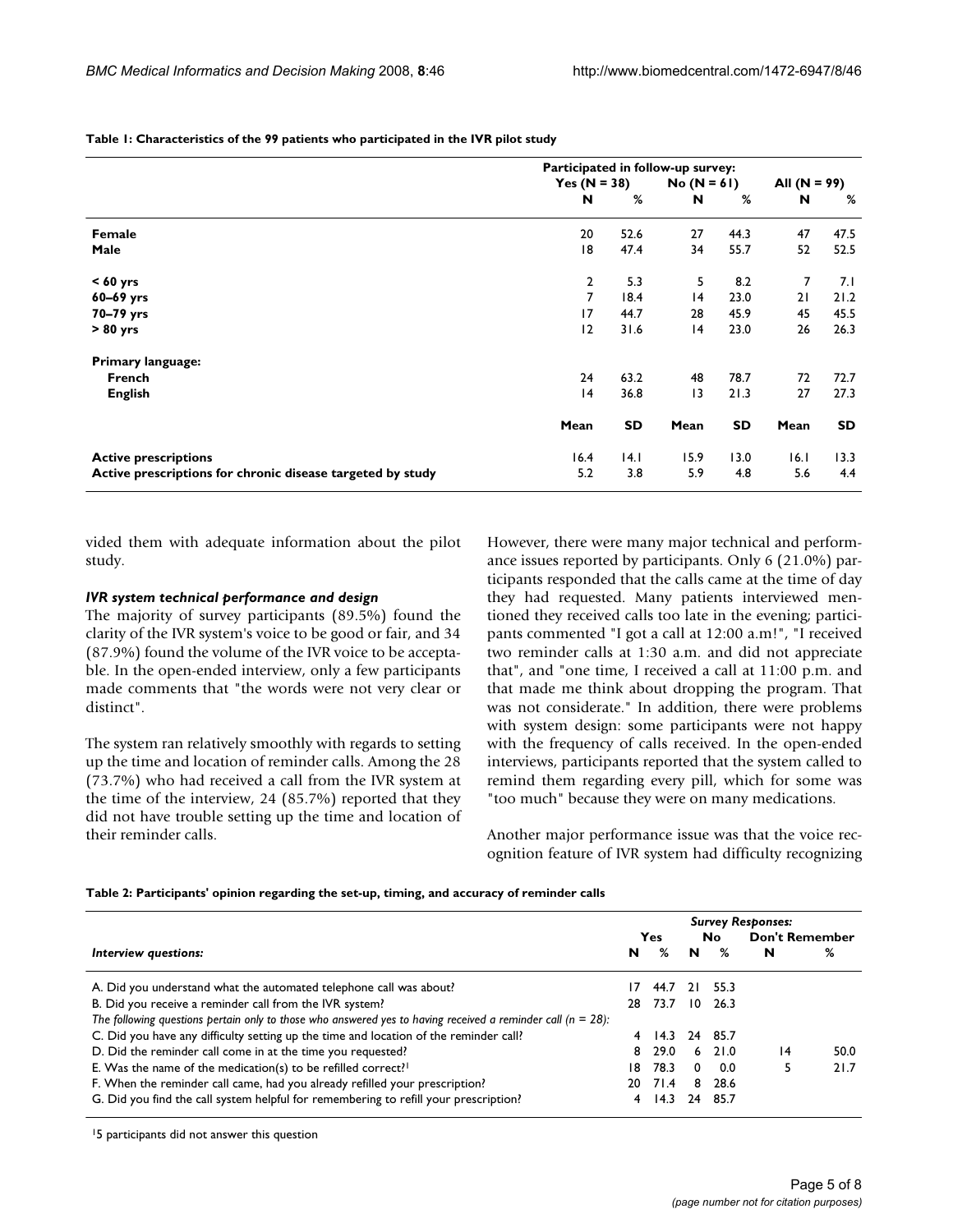participants' voices. This caused much frustration for participants, who expressed that "the machine would not catch the yes or the no and sometimes would give an off response", "the machine made you sound stupid because it would ask you to answer even when you already had. It was confusing and would not listen to you and repeat the same thing", and that "it went very quick, did not give you any chances and would just bark something out at you."

### *Acceptance of IVR technology*

It was evident from the analysis of participants' comments from the open-ended questions that many participants were not receptive to the IVR technology. One reason was a frustration with not being able to talk to a real person: "I was irritated because I could not really speak to anybody and/or ask questions", "sometimes the calls were annoying and talking to a machine was not helpful", and "a machine is a machine. There is nothing human about that. I'd rather talk to a real person." In addition, some expressed discomfort with the technology in general, stating "it was intimidating because a computer was talking", "I don't need anything that's automatic", and that "the system was a failure and I had a terrible experience. The person who designed it had no humanistic understanding."

### *IVR system utility*

Twenty (71.4%) interview participants responded that they had already filled their medication prescription at the time they had received the IVR reminder call (Table 2). This issue was also identified by comments participants made during the follow-up interview. Participants stated "I don't need to be reminded, I am not senile yet", "we only have a certain number of pills to take and we remember them", and "it (the IVR system) does not do anything for me. It is useless because I take care of it myself. When there are only a couple of pills left, I go to the pharmacy. It is part of my routine." The general attitude of most participants was that they did not have trouble remembering to take medications or refill medication prescriptions. Only 4 participants (14.3%) responded that they found the system helpful for remembering to refill their prescriptions. However, many did indicate that this intervention could be helpful for those who do have difficulties remembering, stating "it is not useful now, maybe later or for others", and that the IVR system "seemed like a good idea for others but not for me."

## *Comparing those who found the IVR system helpful with those who did not*

In an attempt to identify characteristics of those who would find an IVR system most useful for remembering to take medications or refill prescriptions, those who responded that they found the system helpful for remembering to refill prescriptions were compared to those who responded that they did not find the system helpful Although significant differences between the two groups could not be determined due to the small sample size, there appeared to be a trend that participants who found the system helpful were more likely to be older and to have more active prescriptions. In addition, all four participants who found the system helpful understood that the IVR calls were to remind them to take or refill medication the first time the system called, whereas only 9 of the 24 who did not find the system helpful understood the purpose of the first IVR calls. Both groups encountered technical difficulties and expressed frustration with the IVR system in the open-ended interview, but those who found the system helpful for remembering to refill prescriptions made comments such as "(the IVR system) is a good idea, not because I forget but because it is good to be reminded" and "moderately (helpful), keeps track of pills", and also reported fewer negative comments overall than those who did not find the IVR system helpful.

# **Discussion**

IVR systems have the potential to enhance medication adherence for chronic conditions by providing medication and prescription refill reminders. However, this study identified difficulties in successfully implementing an IVR system for refill reminders in a population of persons taking medications for chronic diseases.

In order to use IVR systems efficiently, the population targeted for the intervention must be one where there is sufficient opportunity for the intervention to have an effect. In this study all persons on chronic disease-related medications were targeted for participation, but the results of the structured survey and open-ended questions indicated that this population may not have been in need of IVR medication reminders. Most participants responded that they did not have difficulties remembering to take medications or to get prescriptions refilled; in other words, they were still able to manage their medications independently. As a result, only four of the 28 participants who were interviewed and received reminder calls found the system helpful. In order to use IVR systems effectively as medication reminder systems in future studies, only those already having medication compliance problems due to forgetting to take or refill medications should be targeted for receiving the IVR system intervention.

Some of the technical and system design problems encountered could be addressed easily with system adjustments. For example, the frequency with which the IVR system was calling participants could easily be changed by adjusting the system so that it would recognize when multiple prescriptions for the same person needed to be refilled within a short time period and to call only once for all mediations. In addition, creating an option for par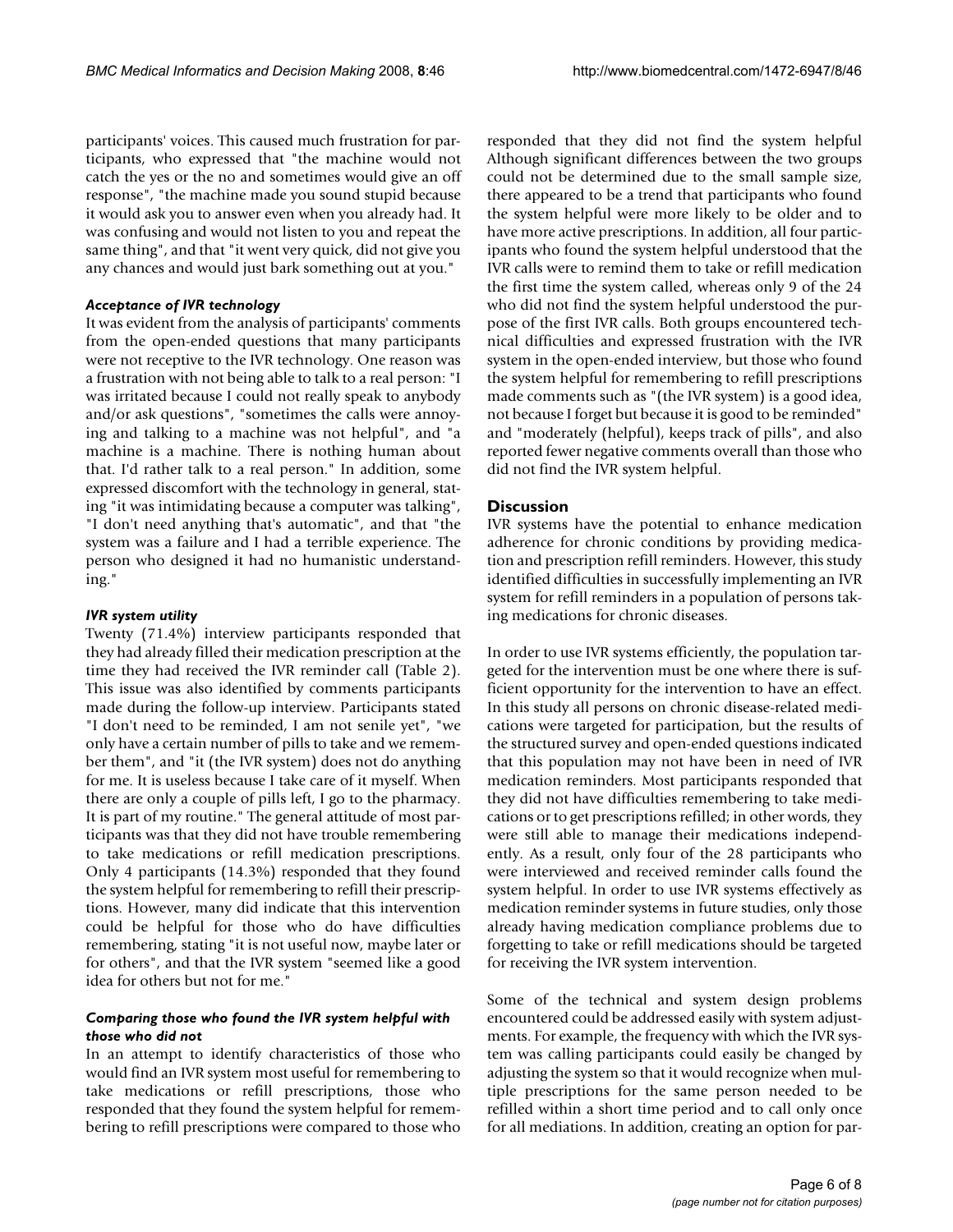ticipants to be called only for medications selected by either the patient or his/her physician could help resolve this issue.

The other major technical problem was the difficulty the voice response technology had recognizing participants' voices. The investigators discovered that the system had trouble recognizing a participant's voice if they were responding on a cordless phone but had created their voiceprint on a land line, or vice-versa. A simple solution to this problem would be to emphasize to participants to complete the voiceprint on the phone they are most likely to answer. In addition, the system often incorrectly recognized AM as PM and or PM as AM, and therefore called participants at inappropriate times. To solve all voice recognition problems key-pad response ability could be added to the system for times when the voice recognition fails. However, this doesn't address the goal of increasing accessibility of the system for those with limited manual dexterity or visual impairment. The best solution would be an improvement in speech recognition technology before re-piloting this type of intervention, which has been the case in recent IVR industry trends; speech recognition technology has improved greatly, now showing speech recognition accuracy rates between 90%–96% [23].

Issues such as resistance to IVR technology may limit the utility of this technology for many patients. Participants' feedback indicated that they found talking to an automated voice impersonal and awkward. This raises the question of the acceptability in general of health-related interventions that involve speaking to an automated voice, even with improvements in voice recognition technology and targeting the intervention to a population showing the greatest opportunity for the intervention to have an effect. Adding the option of key-pad responses may improve this acceptability. In addition, identifying characteristics of those who are more receptive to IVR technology and targeting this group is vital to effective implementation of IVR systems.

One limitation of this study was the small sample size. It is known that those who consent to participate in health research are often healthier than those who refuse. In this case, those who participated would be more likely to comply with their medication regimes, leading to an underestimation of the effectiveness of the intervention. On the other-hand, this self-selected group may also be more open to new technologies than those who refuse to participate, leading to an underestimation of the negative reaction found in this study to IVR technology. Therefore, although negative perceptions of the technology may be underestimated, the usefulness of the intervention may also be underestimated.

With only 38 people participating in the follow-up interview and only four responding that they thought the system was helpful, results relating to identifying characteristics of those receptive to IVR technology can be considered as trends to be investigated in future research; we cannot draw conclusions about the best target population for this intervention. However, it is interesting to note that all of the participants who reported the system as helpful understood what the IVR system was calling about the first time they received a call, whereas the majority of those who did not find the system helpful did not understand the purpose of the first IVR system phone call. If the amount of confusion regarding the IVR system phone calls could be reduced, more participants would find the system helpful. To reduce confusion, the initial IVR system call to set up individual preferences and voiceprints could be completed immediately after consent, followed by a call from a health team member to address any problems or questions about the set-up. An option to "zero out" (dial zero) during the phone call in order to reach a health team member could also help address confusion and questions during any IVR system call. Nevertheless, future research should attempt to identify more characteristics of those receptive to IVR technology.

As demonstrated, there were many technical issues discovered during implementation, even though the IVR system had been tested in-house by research staff multiple times before initiating the pilot study. This made it difficult to differentiate participant frustration regarding the technical functioning of the IVR system from participant resistance to the IVR system itself. Having a technically flawless system is therefore of utmost importance in determining the true ability of participants to accept an IVR system intervention.

# **Conclusion**

The goal of this pilot study was to evaluate the feasibility and acceptability of an IVR system for prescription refill and daily medication reminders in an ambulatory, primary care setting that provided two features not previously tested: medication-specific reminders for participants following real medication regimens, and communication via voice recognition. The medicationspecific reminders, although generally not perceived as being helpful for this pilot study's population, were thought to be potentially helpful for those currently having difficulties remembering to take or refill medications. The voice recognition technology did not function properly, and therefore it was difficult to determine if the negative reception of the technology by participants was mainly due to the many technical flaws, a dislike for the technology itself, or both. In order to improve the implementation, utility, and acceptance of IVR systems, they should have solid technical performance and system